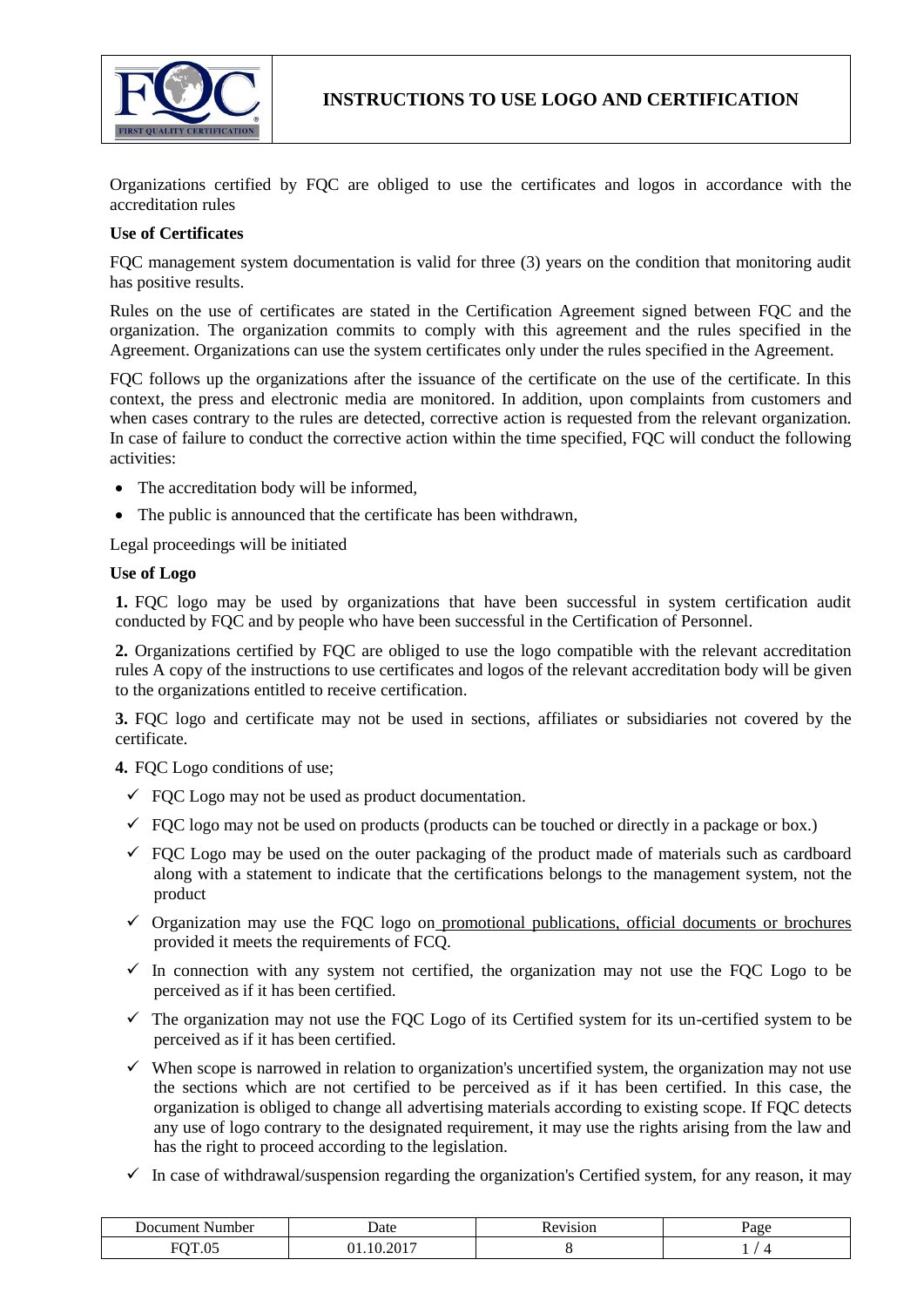

**INSTRUCTIONS TO USE LOGO AND CERTIFICATION**

not be used in a way as if certification continues. In these cases, all advertising activities with a reference to the certification must stop. If FQC detects any use of logo contrary to the designated requirement, it may use the rights arising from the law and has the right to proceed according to the legislation.

- $\checkmark$  In case of cancellation of the certificate regarding the organization's Certified system, for any reason, it may not be used in a way as if certification continues. In these cases, all advertising activities with a reference to the certification must stop. If FQC detects any use of logo contrary to the designated requirement, it may use the rights arising from the law and has the right to proceed according to the legislation.
- $\checkmark$  In case duration of the certificate regarding the organization's Certified system expires, it may not be used in a way as if certification continues. In these cases, it shall stop all advertising activities with a reference to the certification. If FQC detects any use of logo contrary to the designated requirement, it may use the rights arising from the law and has the right to proceed according to the legislation.
- $\checkmark$  A certified management system does not imply that the certification body has certified a product (including services) or a process . Therefore, the organization may not use a product (including service) or process to give the impression that it has been certified,
- $\checkmark$  The organization may not use certification for activities outside the scope of certification.
- $\checkmark$  The organization may not use the certificate it has received in such a manner to undermine the credibility of FQC or the certification system, and to lose the public trust.
- $\checkmark$  The organization may not use audit reports delivered to it with regards to its Certified system for different purposes and in a misleading way.
- $\checkmark$  Organization may not do any changes on the FQC logo (colour, appearance, etc.) and should use it in the areas of use in its present form.

| Use of Logo             |                 | On the product $(*a)$ On big boxes etc. used for transport of goods $(*b)$ | on promotional brochures etc. |
|-------------------------|-----------------|----------------------------------------------------------------------------|-------------------------------|
| without explanation     | may not be used | may not be used                                                            | may be used $(*d)$            |
| with description $(*c)$ | may not be used | may be used $(*d)$                                                         | may be used $(*d)$            |
| with description $(*e)$ | may not be used | may not be used                                                            | may not be used               |

**5.** Rules regarding use of the FQC Logo on products are given below:

\*a. Product may be tangible, concrete or one of it can be in a package or container. It can be for test/analysis report for testing/analysis activities.

\*b. It may be outer packaging material made of board which is considered not to have reached the end-user.

\*c. There must be a clear statement such as: "This product is manufactured in an organization whose quality management system is certified according to the standards *ISO 9001, ISO 14001, ISO 22000, ISO 13485*."

\*d. It may be used provided that it complies with the other requirements laid down. \*e. It may never be used in Inspection and Calibration reports, certificates, and so on.

**6.** Product packaging is considered to be the section where product is separated without dividing into parts

or damage. Information to be supplied together will be considered as separately provided or easily separable. Type tags and identification plates are evaluated as part of the product. The statement should not even imply the product, process or service is certified. The statement should refer to the following:

- $\checkmark$  The definition of certified client (such as brand or name)
- $\checkmark$  Type of management system (such as quality, environment) and the standard applied,
- $\checkmark$  The FOC issuing the certificate.

**7.** In cases where the organization doubts /is not sure about the relevance of the method FQC logo to be used, approval from FQC Certification Directorate must be obtained and should be used as guided.

| ∣umber<br>JOCHT | Jate | $\overline{\phantom{a}}$ |
|-----------------|------|--------------------------|
| $\blacksquare$  | 2015 | ,                        |
|                 |      | and the control of the   |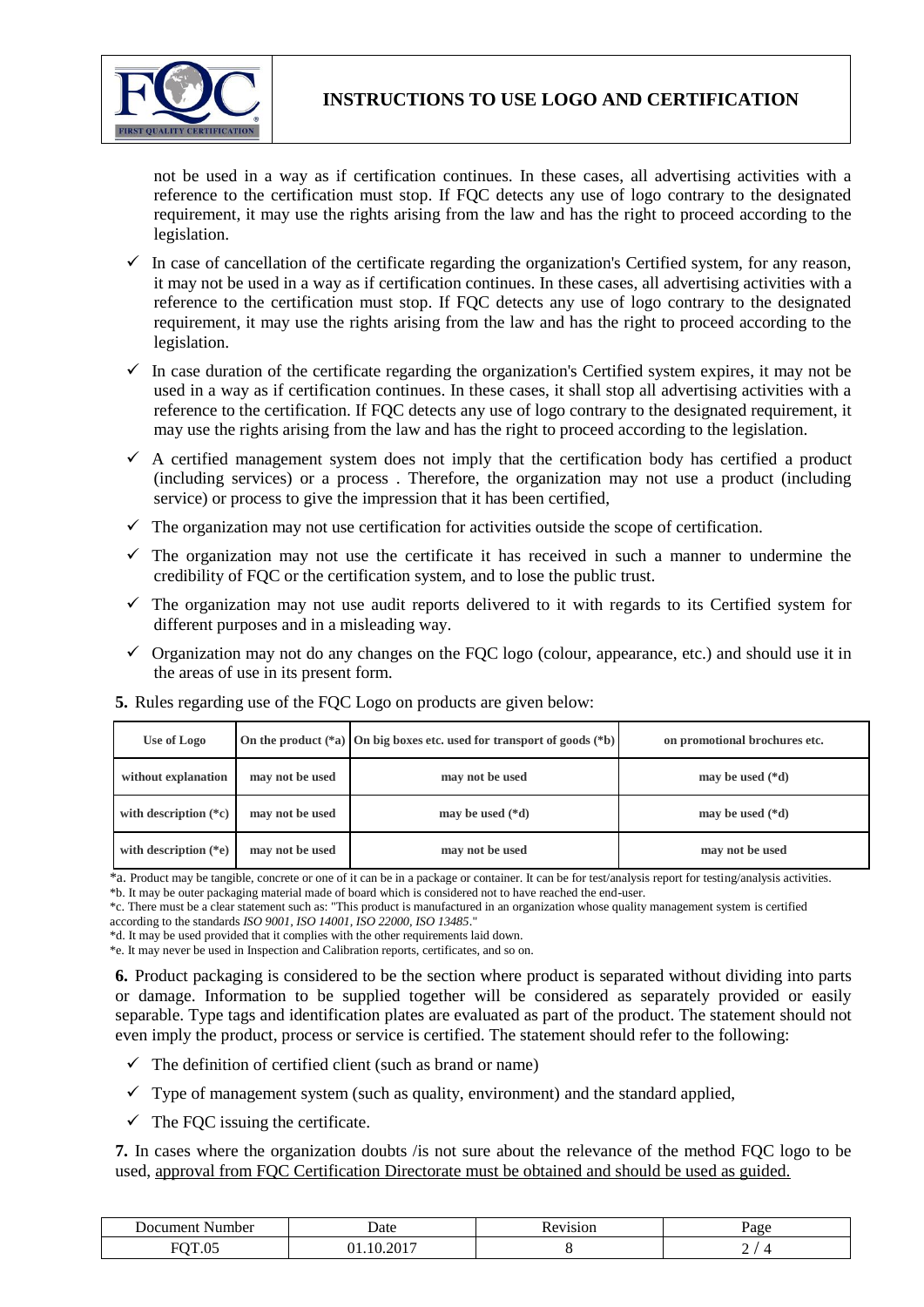

**INSTRUCTIONS TO USE LOGO AND CERTIFICATION**

**8.** The customer organizations certified by FQC may use the TÜRKAK, DakkS and IAS Accreditation Marks only in accordance with the information in the current versions of the following documents:

- $\checkmark$  R10.06 Conditions Regarding Use of TURKAK Accreditation Mark by TURKAK Accredited Organizations [\(www.turkak.org.tr](http://www.turkak.org.tr/) available)
- $\checkmark$  71\_Sd\_0\_011\_e\_Use\_of\_Accreditation\_Symbol\_20160428\_v1.1 [\(www.dakks.de](http://www.dakks.de/) available)
- $\checkmark$  Reuirements for Use by IAS Accredited Organizations (available at www.ias.com)

**9.** The term "Promotional Materials" include notes, labels, documents or written notice attached on products and materials other than the products manufactured under activities of an accredited certification of products. This restriction applies to packaging and promotional materials.

**10.** Accreditation Marks TÜRKAK, DAkkS and IAS should not be used on vehicles.

**11.** The Accreditation Marks TÜRKAK, DAkkS and IAS should not be used on buildings or flags.

**12.** The Accreditation Marks TÜRKAK, DAkkS and IAS cannot be used on the product (the product can be in direct touch or a package or container), on promotional materials, in the outer walls of the building, and laboratory experiments, calibration or inspection reports and on the product packaging.

**13.** In the event of suspension, cancellation of certificate or cancellation of the agreement between FQC and the company, use of logo must certainly be stopped. All brochures, packaging, flags, cars, promotional materials etc. bearing the logo should be removed from use.

**14.** IAF brand cannot be used by client in any way.

**15.** FQC logo and accreditation mark will be sent to the relevant institutions on the "CD" upon request. In addition, FQC logo can be accessed via FQC web site.

**16.** Certified companies are obliged to comply with the provisions of this directive after receiving the certificates.

**17.** FQC has the right to suspend, withdraw, cancel the certificates of the organizations or terminate agreements with these organizations that fail to comply with these instructions. In addition, if any use of logo contrary to the designated requirement is detected, it may use the rights arising from the law and has the right to proceed according to the legislation.

| <b>REVISION INFORMATION</b>   |                      |                                                                                                                   |  |
|-------------------------------|----------------------|-------------------------------------------------------------------------------------------------------------------|--|
| Rev. No                       | <b>Revision Date</b> | <b>Description of the Revision</b>                                                                                |  |
| $\Omega$                      | 01/11/2007           | First release                                                                                                     |  |
|                               | 25.02.2009           | Revised due to transition to ISO 9001:2008.                                                                       |  |
| $\mathfrak{D}_{\mathfrak{p}}$ | 01.10.2010           | New additions have been made to Article 5.                                                                        |  |
| 3                             | 02/01/2013           | New items have been added to Article 4 with regards to scope, contraction, cancellation,<br>original, withdrawal. |  |
| 4                             | 02.09.2013.          | The accreditation bodies DAkkS and IAS have been added to the section accrediting brand.                          |  |
| 5                             | 03/11/2014           | The use of the Accreditation Mark has been detailed                                                               |  |
| 6                             | 25.01.2016.          | Additions and changes to comply with standard ISO/IEC 17021-1: 2015 have been conducted                           |  |
|                               | 10.05.2016           | The last two sentences of Article 12 which will lead to false perceptions of Article 6 have been<br>removed.      |  |
| 8                             | 01.10.2017           | Which guidelines will be used for TURKAK, DAKKs and IAS Accreditation Marks                                       |  |

| Number                                                            | <b>Date</b>         | 71S1OF<br>л.<br>$\cdot$ | <b>Unac</b><br>. .    |
|-------------------------------------------------------------------|---------------------|-------------------------|-----------------------|
| $\sim$ $\sim$<br>$\sim$ $\sim$ $\sim$<br>$ \cdot$ $\cdot$ $\cdot$ | י זר<br>$\sim$ 0 1. |                         | $\tilde{\phantom{a}}$ |